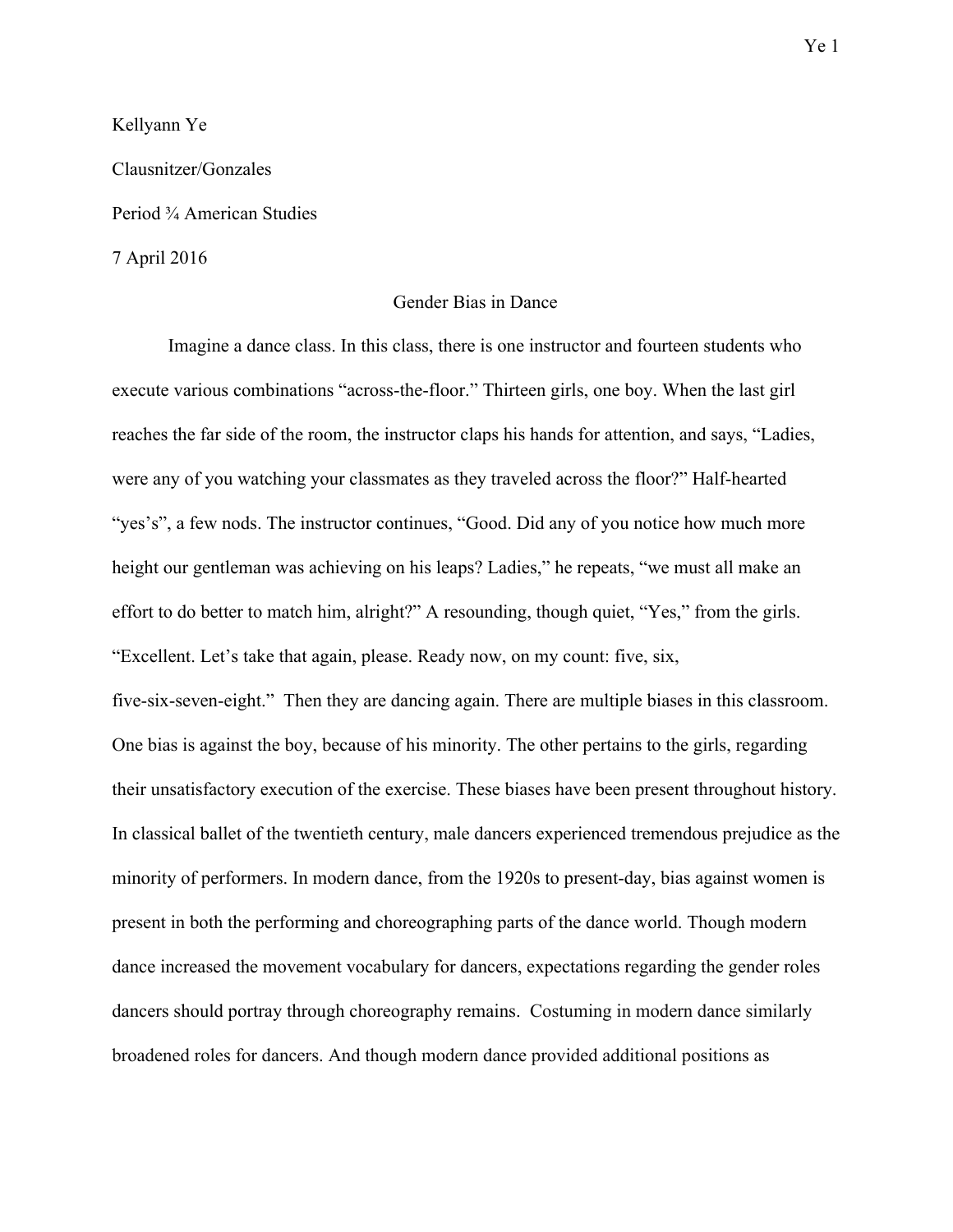choreographers for women, but the group of present-day choreographers no longer reflects that progress. Modern dance broadened the roles men and women could hold in the professional dance world and decreased the gender inequality demonstrated in ballet, through its choreography, costuming, and job opportunities, but only briefly.

# **Chapter One: Onstage**

The choreography that male and female ballet dancers executed in classical ballet placed women in the foreground and men in the background of performances and formed strict gender roles for dancers. Through the creation of modern dance, it has become acceptable for dancers to move in different ways that did not reflect that societal view of men and women. However, modern dance choreography has failed to completely eradicate the social expectations of gender roles for dancers.

Classical ballet choreography and performances, occurring throughout the 1900s, produced divisions between the roles of male and female dancers, dictating their positions on the performance stage. In an 1965 article of *Life Magazine*, when asked to define ballet, renowned American ballet choreographer and founder of the New York City Ballet company George Balanchine wrote, "The ballet is a purely female thing; it is a woman - a garden of beautiful flowers, and the man is the gardener" (Tonguette). Balanchine objectifies the ballerina by comparing her to a flower, and trivializes the role of men in ballet by likening them to gardeners, whose only duty is to showcase the ballerina. Additionally, in ballet, it has been noted that although "they [*danseurs,* or male ballet dancers] are occasionally showcased in brief solos and pas de deux (a duet for two dancers, typically a man and woman), they exist primarily to showcase the ballerina. They lift her while she dances and stand there as she spins" (Hseih).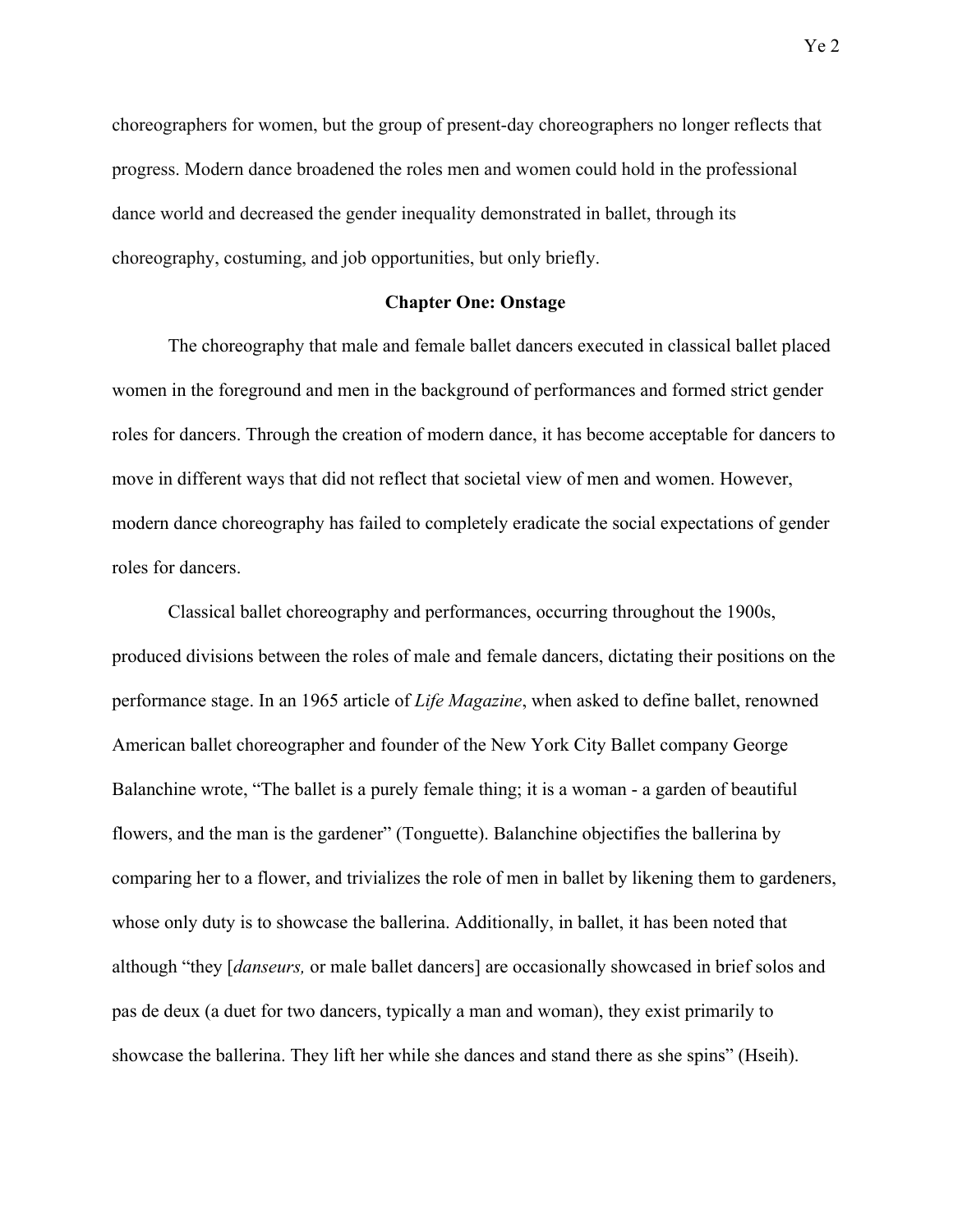Ballet choreography placed the woman at the center of attention and forced the man to the back of the stage, perpetuating dance stereotypes. This traditional style of choreography objectified women and suggested that the role of a man onstage was aiding the ballerina, rather than acting as a central figure in the ballet. Classical ballet forced performers into strict gender roles through its trivialization of danseurs and its objectification of ballerinas.

However, modern dance choreography broadened the role of performers onstage by allowing male dancers to dance at the front of a performance and therefore making it socially acceptable for men to dance. This difference occurred because the goal of modern works differed from that of ballet. A major goal of second-generation modern-style choreographers was to emphasize the movement of the dancers, rather than to depict a storyline through their choreography as ballet did (Ambrosio 65). This removal from characterization in modern dance, which was not present in ballet, allowed for a separation between dancer and gender role because the audience did not have to recognize who or what the dancers portrayed. Additionally, an increase in the visibility of men in performance dance decreased the preconceived ideas of male and female dancer roles. "Anecdotally, there appear to be more men in the dance field than there were 20 to 30 years ago," states John Munger in a 2001 *New York Times* article, speaking for national research organization Dance/USA (qtd. in Carman). An increased number of men in the field means that overall, men have become more visible, therefore decreasing the divide between men and women in performance dance that left men backstage. Ted Shawn was a co-creator of the Denishawn, the first modern dance school in the United States which created much of the foundation of present-day modern dance technique. Shawn's goal was to "gain acceptance for the male dancer by emphasizing masculine movement and displays of strength" through his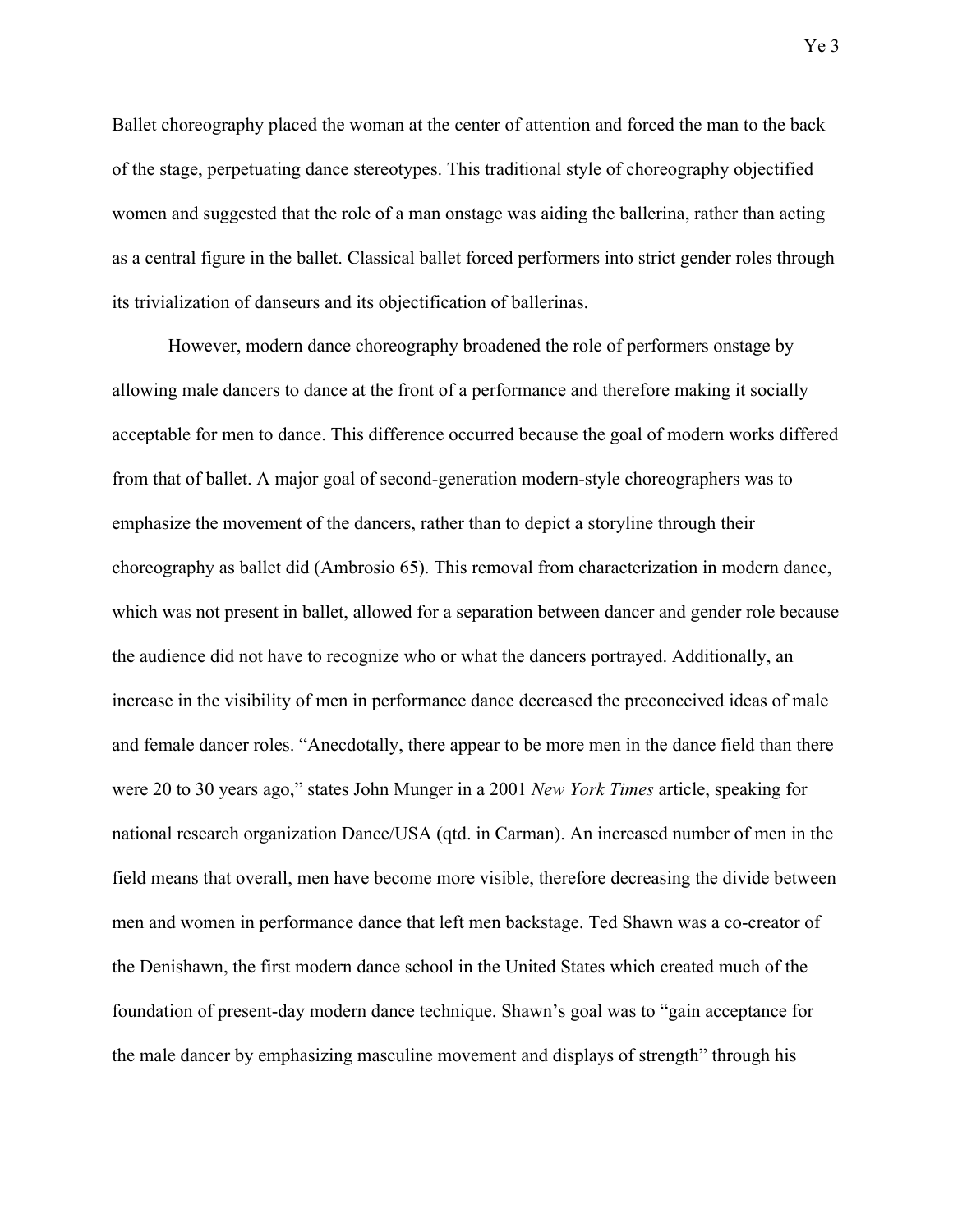work. ("Ted Shawn"). Shawn's modern dance programs spotlighted men and demonstrated the physicality of dance choreography, allowing audiences to understand how physically demanding dance could be. This physicality was not demonstrated in classical ballet because in ballet, women took center stage while men served mostly as supporters. Shawn also created the first American all-male dance company, Ted Shawn and his Ensemble of Male Dancers. As one of the dancers in the company described it, "There were no ladies to be lifted around" (*Never Stand Still*). Shawn's company used one of the revolutionary aspects of modern dance, forcing the dancers to broaden their performance repertoire due to the lack of women there to counterbalance the men. The performers had to hold the audience's eye without female dancers, who traditionally held the performance spotlight. The company succeeded. A program they performed during the Great Depression did well enough that the company ended the season with only minor amounts of debt. The program "was billed as *Ted Shawn with his Ensemble of Male Dancers*, and it offered thirteen works danced by fourteen men" (Mazo 110). The results of that 1913 program, danced in nineteen cities across the country and culminating with performances in New York, demonstrated that it was possible for an all-male company to be successful before a large audience. However, though Shawn showed people that men could be at the front of a performance, he simultaneously reinforced the idea that male dancers are more physical than female dancers. Nevertheless, modern dance choreography and performances made it more socially acceptable for men to dance.

Expectations pertaining to the role that dancers of each gender represent through performance remain. It became socially acceptable for men to dance, to the point where male dancers outshone women dancers in the dynamic of their movement. An article in a 1996 edition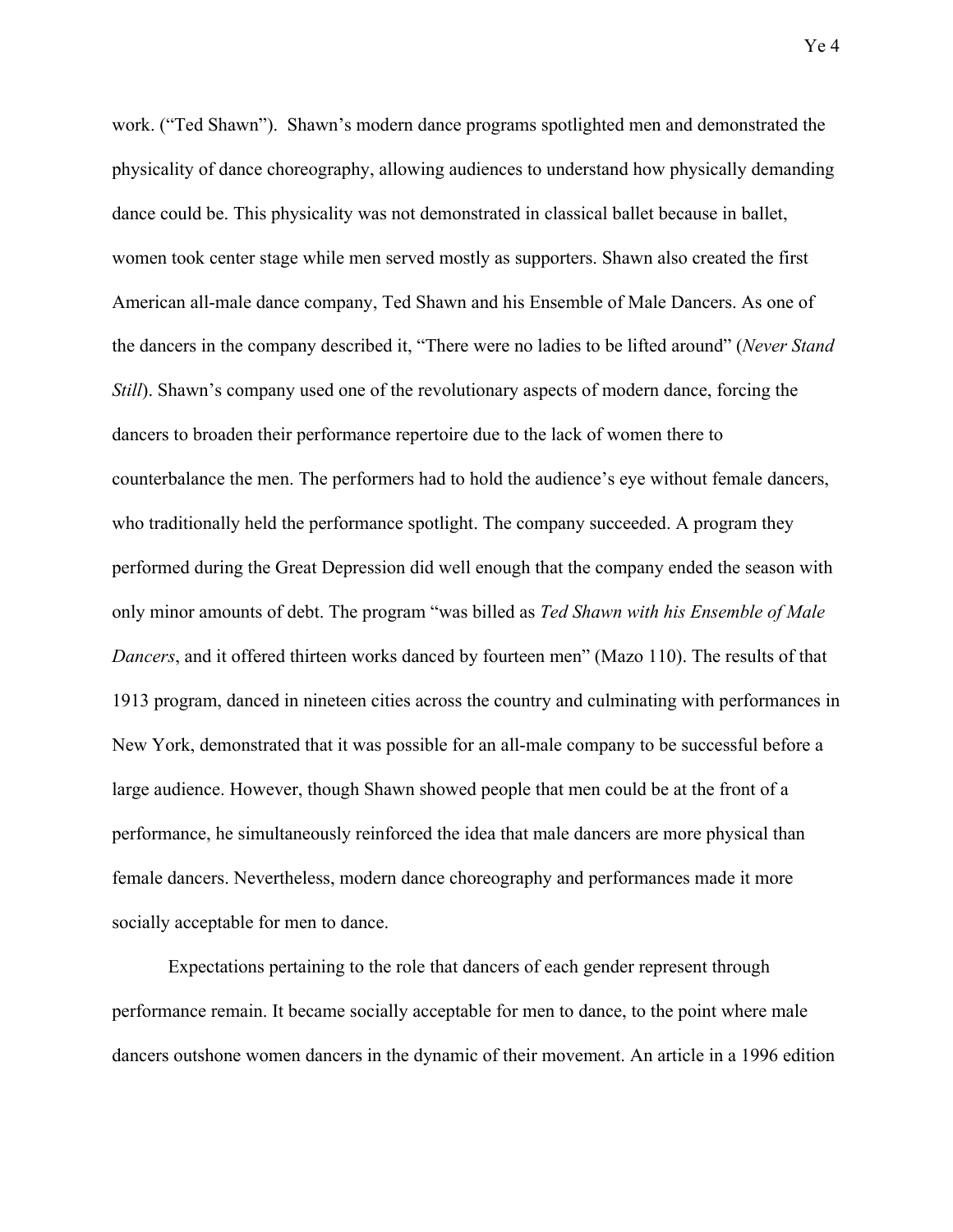of *Women's Studies Quarterly* notes that in modern dance, "Too much emphasis is put on the showy and flashy dives to the floor or high leaps and turning jumps and not enough on all the parts of movement and its inherent subtleties. Sometimes it seems as if the girls are expected to move like the boys, that as teachers we perceive the boys' movement as the 'norm'" (Cushway). This perception of men as strong dancers because of their physical ability and women as delicate dancers has carried into the present day. However, this acceptance of male dancers has been unable to change the inherent, gendered perception regarding dance, that it is not an activity for men. Doug Risner, editor-in-chief for the *Journal of Dance Education* and previous winner of the National Dance Education Organization's Outstanding Dance Education Researcher Award, writes that for children ages, "12-17 in professional dance training in the U.S., girls (93%) significantly outnumber boys (7%)" (Risner 9). Even though society accepts male dancers and holds them in high esteem due to their low population, there still remains the fact that there is a low population of male dancers, even prospective male dancers. The gender constitution of dance classes is reflected by that of professional American dance companies. For example, only 45% of the American Dance Company members in 1976 were male, despite attempts by the company to maintain an equal number of men and women performers in the company (Van Dyke). Men are still less visible in professional dance than women, despite progress made in that field. Though modern dance aided society in accepting male dancers and increasing their roles in dance society, it has not been completely successful.

In classical ballet of the twentieth century, the choreography forced performers into strict gender-based roles, placing female dancers in the spotlight. Although modern dance helped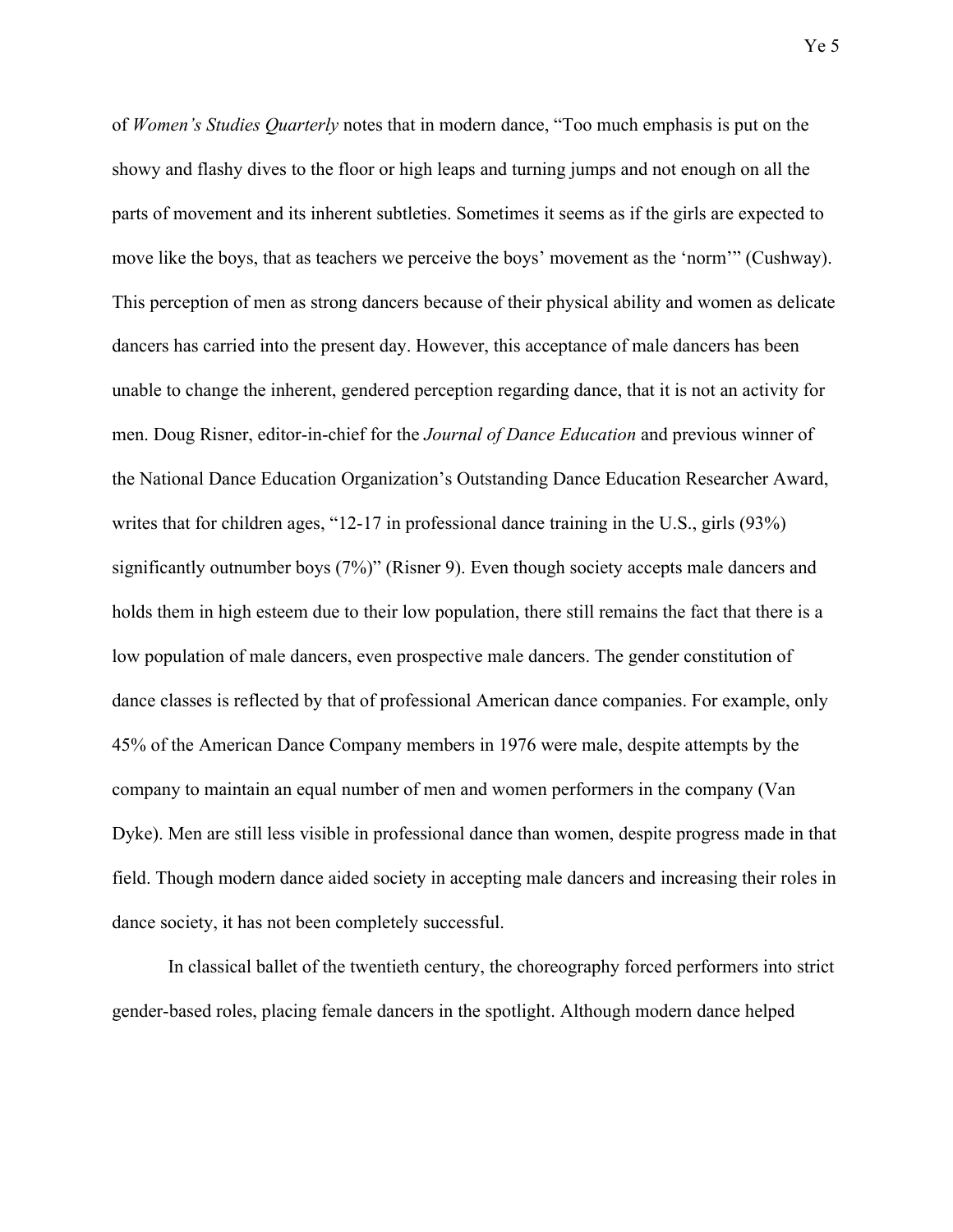broaden the roles that dancers could portray through their choreography, an underlying mindset of gender representations still remains, which pushes male dancers to the background.

## **Chapter 2: Backstage**

In the ballet of the early 1900s, the costumes forced the dancers into fitting certain gender perceptions. Ballerinas were forced to appear delicate, while danseurs were portrayed as the stronger and more solid figure of the two. Costuming in modern dance allowed for more freedom of expression and a broadened role for professional dancers that was not restricted to those gender perceptions. It allowed women to look freer, as well as to be more independent onstage.

Ballet in the early twentieth century had strict costuming rules, which reinforced the gender-based roles of dancers. There were certain articles that only women wore, and others that only men wore, which aided the audience in distinguishing between the man and woman onstage. For ballerinas, "the corset worn in ballet helped pull up the body and enabled the woman's male partner to get a good grip when lifting her" (Hanna 132). This article of clothing reinforced the traditional roles of men and women dancers. It gave the impression that women dressed to aid the men. Additionally, it reinforced the idea that women were the ones to be lifted by men, rather than the other way around, adding to the image of a strong danseur and delicate ballerina. But the ballerinas' tight corsets were not the only costume piece that reinforced gender roles for dancers. In the early seventeenth century, ballerinas began dancing in pointe shoes: "Pointe shoes make ballet dancing look magical and even daring. They create an illusion of lightness and give a sense that the ballerina is floating on air" ("The Point of Pointe..."). Generally, only ballerinas danced on pointe. This expectation was because they were expected to weigh less, and therefore could dance on pointe without putting too much pressure on their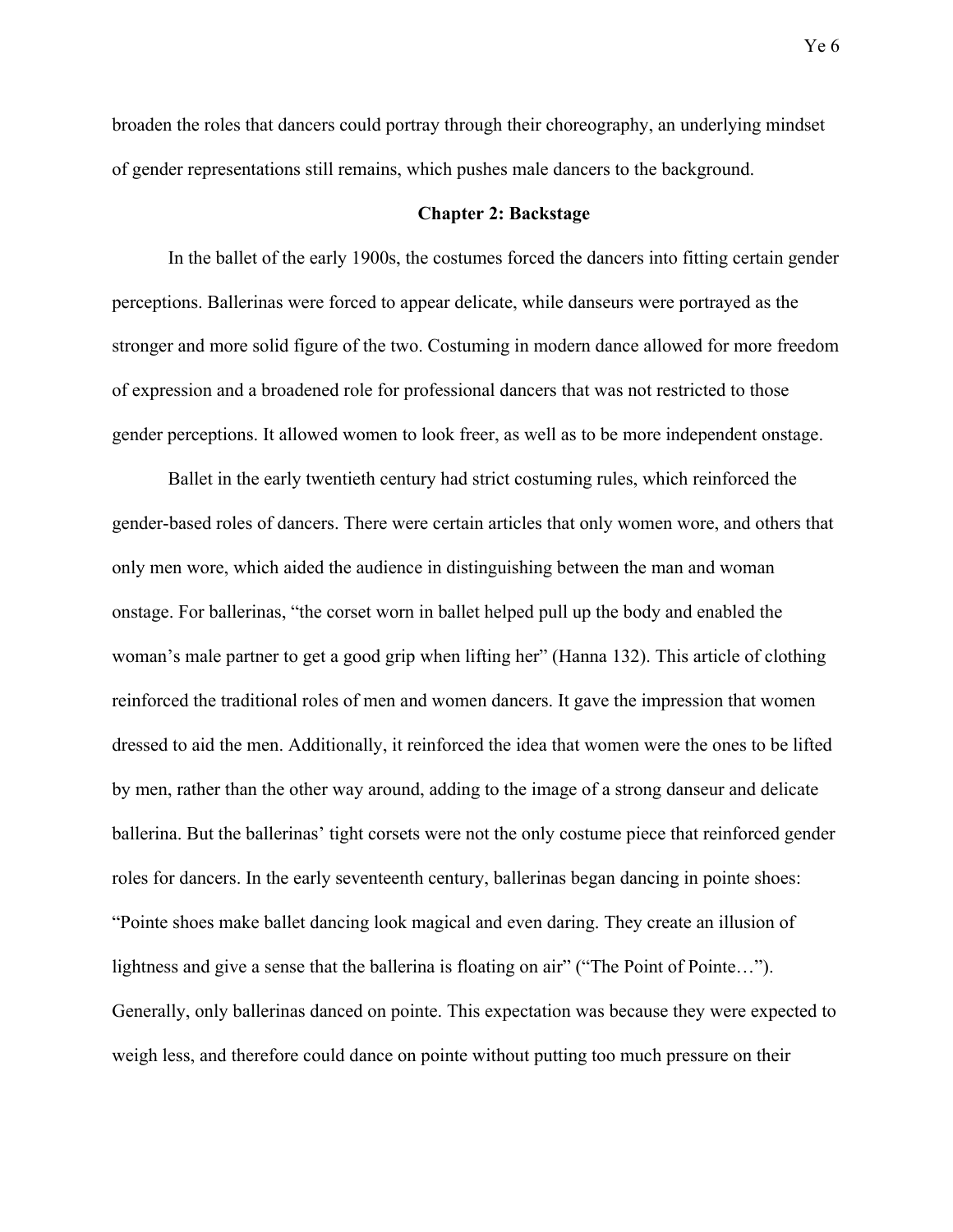ankles and arches. This difference between the footwear of danseurs and ballerinas reinforced the lightness and delicacy expected of performing ballerinas. Pointe shoes also reinforced the strong, male dancer archetype. Due to the difficulty of balancing in pointe shoes, ballerinas were forced to rely on their dance partners for balance, especially during the pas-de-deux, or partner dance. However, the ballerinas could have easily danced the same steps in soft ballet shoes (Harris). Ballerinas dancing on pointe were forced by their footwear to rely on their male dancing partners for support. This portrayed the male danseurs as strong and sturdy, while reducing ballerinas to delicate, fragile figures. The costumes of classical ballet reinforced the gender roles of dancers by portraying women as delicate figures and men as stronger, more solid performers.

Modern dance changed the costuming of performers, which allowed women to portray different characteristics during a performance. These changes reflected the social changes of the time: "In the new era of women's suffrage and greater sexual freedom in the 1920s, American modern dancers were braless, corsetless, and barefoot" (Donnan). The social changes of the 1920s helped differentiate modern dance from ballet, reestablishing the image of the woman dancer as a free, unrestricted figure, which the constricting garments of ballet had not allowed. "Dressed in a loose-fitting, free-flowing tunic, she rebelled not only against the corset per se, but also against everything it symbolized," writes a New York Times article about Isadora Duncan ("Why Women Dominated Modern Dance"). As one of the forerunners of modern dance, Duncan influenced many of the trends that would later define modern dance. The corset, which restricted dancers during their performance, was cast away in modern dance styles, allowing women dancers to embody characters that were wild and rebellious rather than controlled and delicate as ballet costuming dictated. Modern dance also deviated from the rigidity of ballet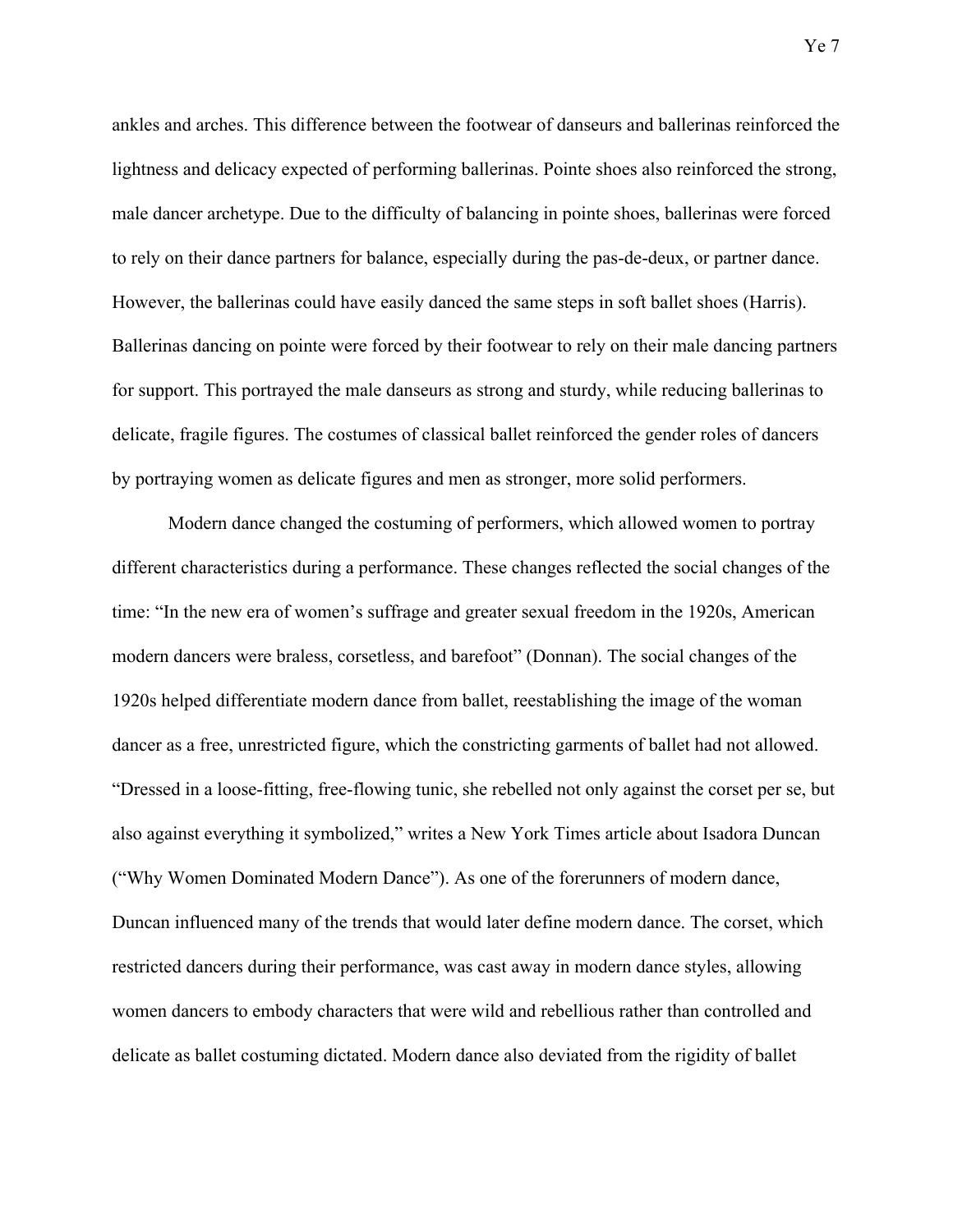costuming in other ways. A key aspect of modern dance was that it was danced without shoes, and those that danced the modern style were nicknamed "barefoot dancers" (Tomko 56).This lack of footwear leveled the playing field between men and women dancers of the modern style, because both men and women danced barefoot, while the footwear differed between men and women in ballet. It increased the egality on the performance stage, and reduced the separation of roles for men and women dancers, freeing them from their respective roles. Furthermore, the fact that modern dance was danced barefoot allowed dancers to be "far more grounded and into the floor than the upward verticality of ballet" did (Walsh 95). Dancing barefoot allowed women to anchor themselves to the floor in a way that ballet in pointe shoes did not. This meant that female dancers did not have to rely on a partner for balance and support during a performance, but rather could support themselves and therefore appear more independent. Modern dance costumes for women, which were freer than the costumes of ballerinas, allowed them to be less restricted and more independent in performance.

Costumes for performers dancing the modern style lessened the strict division of genders in ballet costuming. The costumes of modern dancers increased the equality on the dance stage and allowed performers to move away from blatant gender roles in their work, which allowed female dancers to demonstrate strength, which ballet costuming did not allow.

#### **Chapter 3: Offstage**

In ballet, men occupied the majority of leadership positions, while women were seen as performers. Modern dance provided a source of additional leadership positions for women in the dance world. However, in current dance society, women are still being prejudiced against in terms of leadership positions, reflecting the bias of ballet.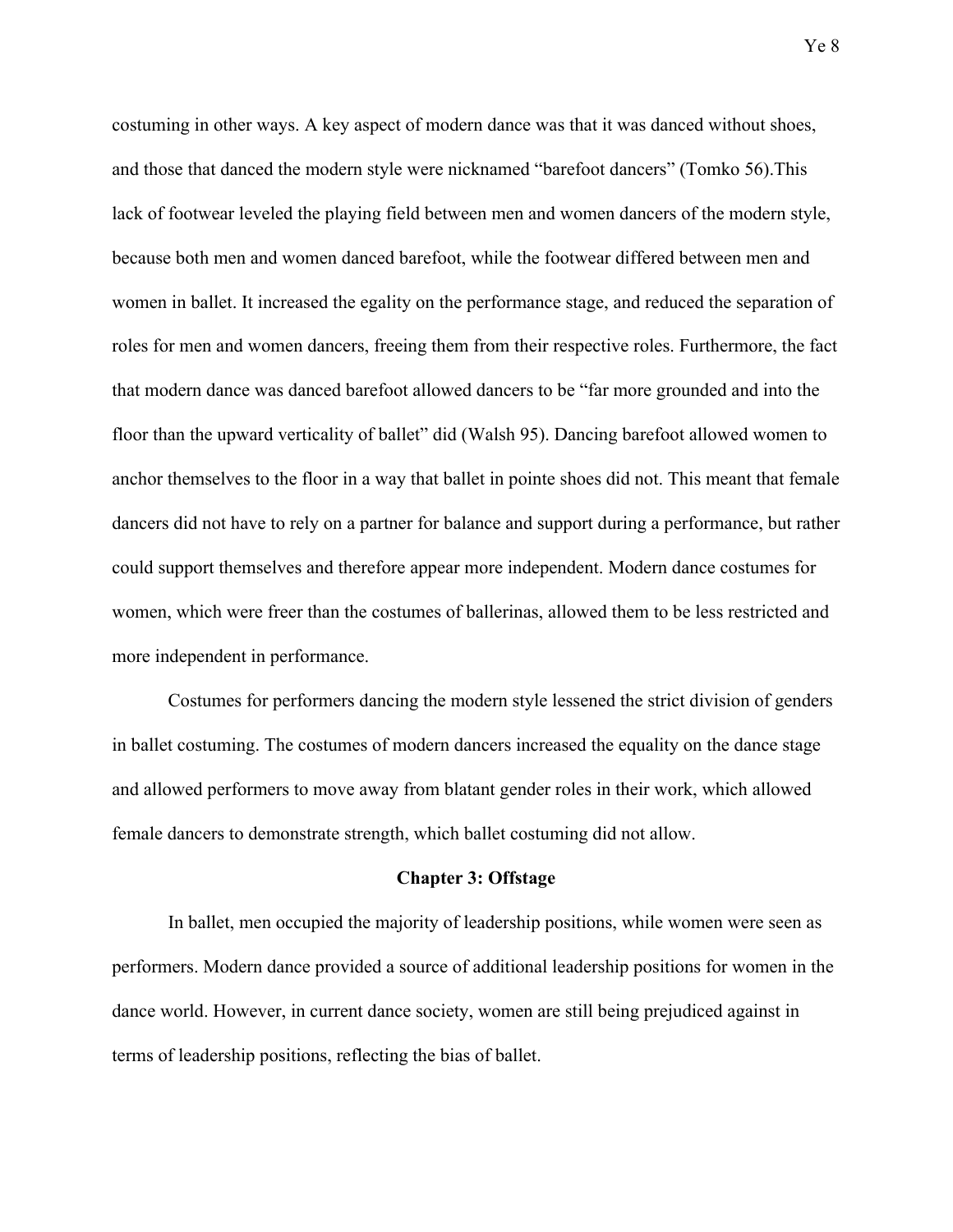In the ballet world of the 1900s, men held the majority of positions as choreographers because of a lack of visibility of female choreographers. In her novel, *Legacies of Twentieth-Century Dance,* Lynn Garafola, leading expert on the Ballets Russes, writes that women choreographers "tended to work at less prestigious institutions than men" (Garafola 219). This inequality in venue meant that higher-class people were more likely to see the work of male choreographers than female choreographers. This heightened their visibility and in turn caused male choreographers to become more widely recognized, demonstrating the idea that men choreographed what women performed. And inequality in gender distribution added to the view that the place of a woman in the dance world was performing rather than choreographing: "Women's contribution to the making of dances has not been acknowledged because it tended to happen in the studio, in the private sphere, but it was the ballet master's name which appeared on the public, printed programme" (Goodman and de Gay 248). In the ballet world of the late 1900s, men held leadership positions such as ballet master, and so were more recognized as choreographers. The Ballets Russes company, created by art critic and ballet impresario Sergei Diaghilev, gave much of the United States its first glimpse of ballet through its 1916 tour of the nation. However, when Diaghilev formed the company, Bronislava Nijinska "was the only woman among Diaghilev's choreographers," a group that also included eight men (Garafola 221). The Ballets Russes, having introduced much of the United States to ballet, acted as a model for the gender biases in choreographers for American ballet companies. This model was one that decreased the visibility of women as widely-known ballet choreographers, and supplemented the gender roles in ballet. This trend has been visible in much of the following century. In 1963, a \$7.7 million Ford foundation grant launched eight ballet companies in cities across the United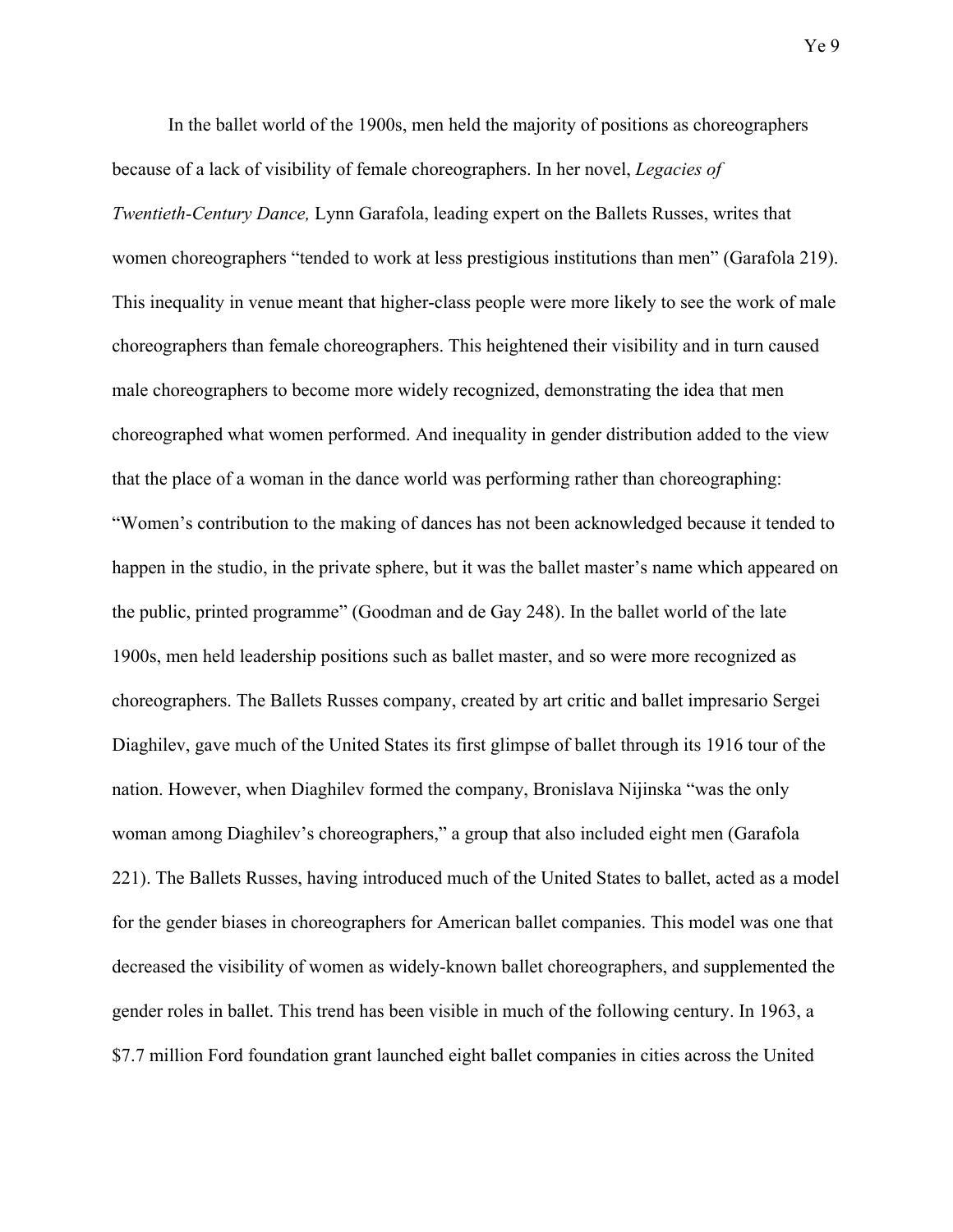States including Boston, Philadelphia, Houston, and Washington, D.C. The choreography for those companies was and is, for the most part, written by men (Basco). This data reflects the trends set in place by the Ballets Russes, that men are primarily choreographers, not women. Due to a shortage of well-known female ballet choreographers, men tended to be seen as choreographers while women were expected to remain performers.

Modern dance provided women leadership positions in dance that were not available to them in ballet. Modern dance evolved as a way for dancers, especially female dancers, to break free from the restrictions of ballet. Consequently, "most of the modern dance pioneers have been female. This has meant that women have been finally able to attain control of not only dancing but also of choreography" (Walsh 96). This control was something that women had not been given the opportunity to have in ballet, and once modern dance supplied them with the chance, they ran with it. Several women formed the basis of what would later become modern dance technique. Ruth St. Denis, Loie Fuller, and Isadora Duncan "[claimed] the roles of choreographers as well as performers, [and] these women won national as well as international recognition and stirred new consideration of dance as a serious form of artistic expression" (Tomko ix). As modern dance emerged, women took on roles that they had not before. This abundance of female choreographers in the early years of modern dance has been noted. Marcia Siegel, contributing dance editor for The Hudson Review writes, "men didn't begin making significant choreographic efforts outside classical ballet until the mid-1930s" (qtd. in Perron and Woodard 58). This meant that modern dance, which developed in the 1920s, allowed women to take on and to succeed in positions that were not been open to them in classical ballet of the same century.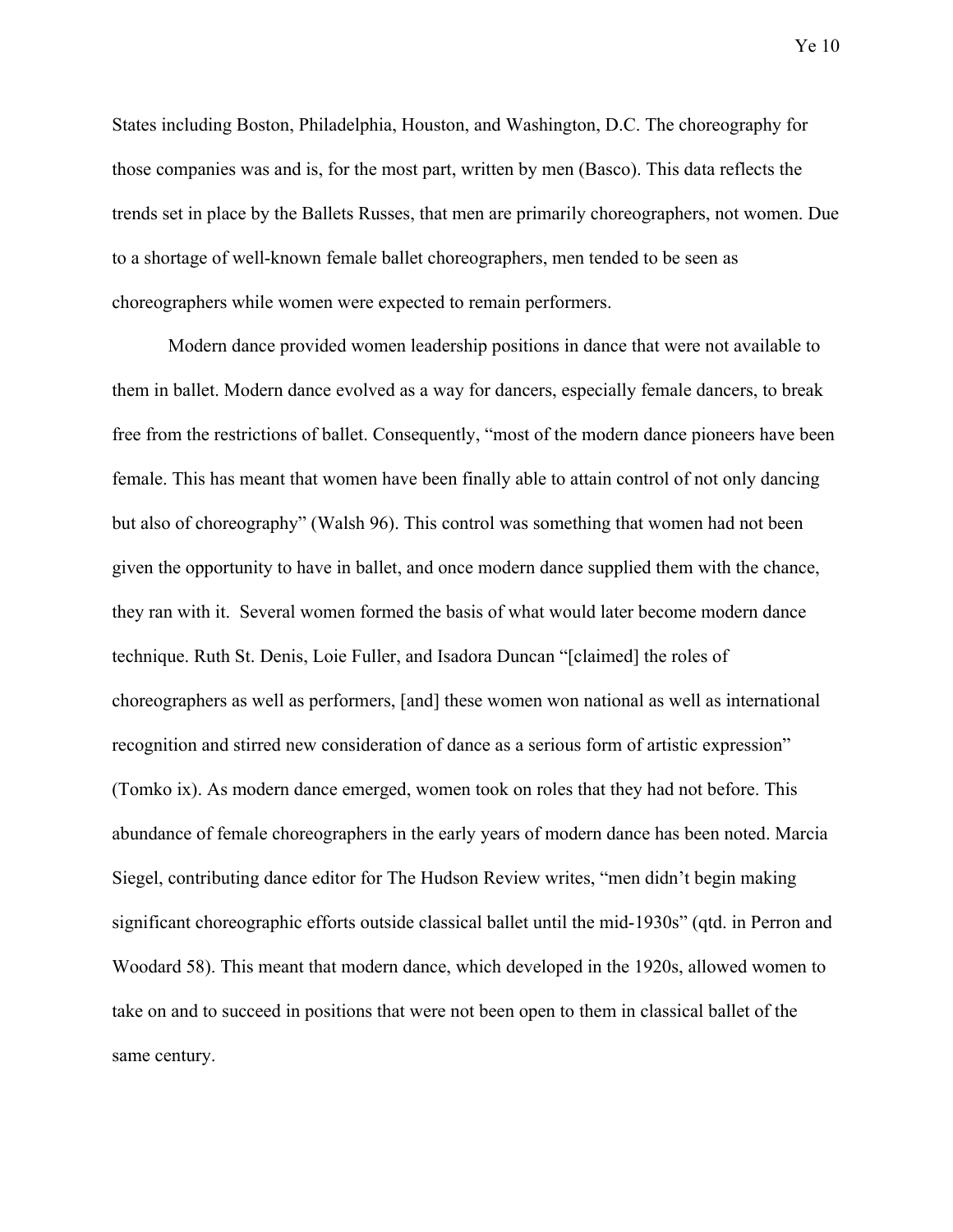Ye 11

However, in recent years, women have been losing visibility in the leadership sphere of the dance community as it recurs to the gender hierarchy of ballet. In 1961, critic John Martin noted that, "for the first time, the bulk of the New York season was produced by male choreographers" (Van Dyke). Despite the fact that women make up the majority of the dance world, men stood out in the choreography field. That anomaly has been followed by a similar trend. Currently, the ratio of presented choreography does not reflect the male and female percentages in the American dance world. According to an article in the *New York Times*, in the group of current American modern dance choreographers, "35 to 50 years old who are generally no longer emerging but have yet to become institutions," most whose work is exhibited in large-scale festivals and events are men. Only smaller, local theaters display the work of women choreographers in proportion to the percentage of the dance world they occupy (Scherr). Men still tend to be more openly recognized in dance society, both as dancers and as choreographers, despite the minority they occupy. This visibility correlates with the bias towards presenting choreographers with financial support. According to the Dance/USA website, New York City is the largest dance community in the nation with an emphasis on modern dance, and it exemplifies this juxtaposition ("New York…"). A 1976 study of 1,900 students and company members of six major New York dance companies whose choreography is headed by a single man or woman conducted by New York-based newspaper *The Village Voice* notes that, regarding financial philanthropy from the National Endowment for the Arts between 1975 and 1976, men are the recipients 20% more of the time than women for grants of more than 2000 dollars. Additionally, they found that no women received grants of more than \$75,000 (Scherr 61). Men were more financially supported, meaning that they would be more able to create works than their female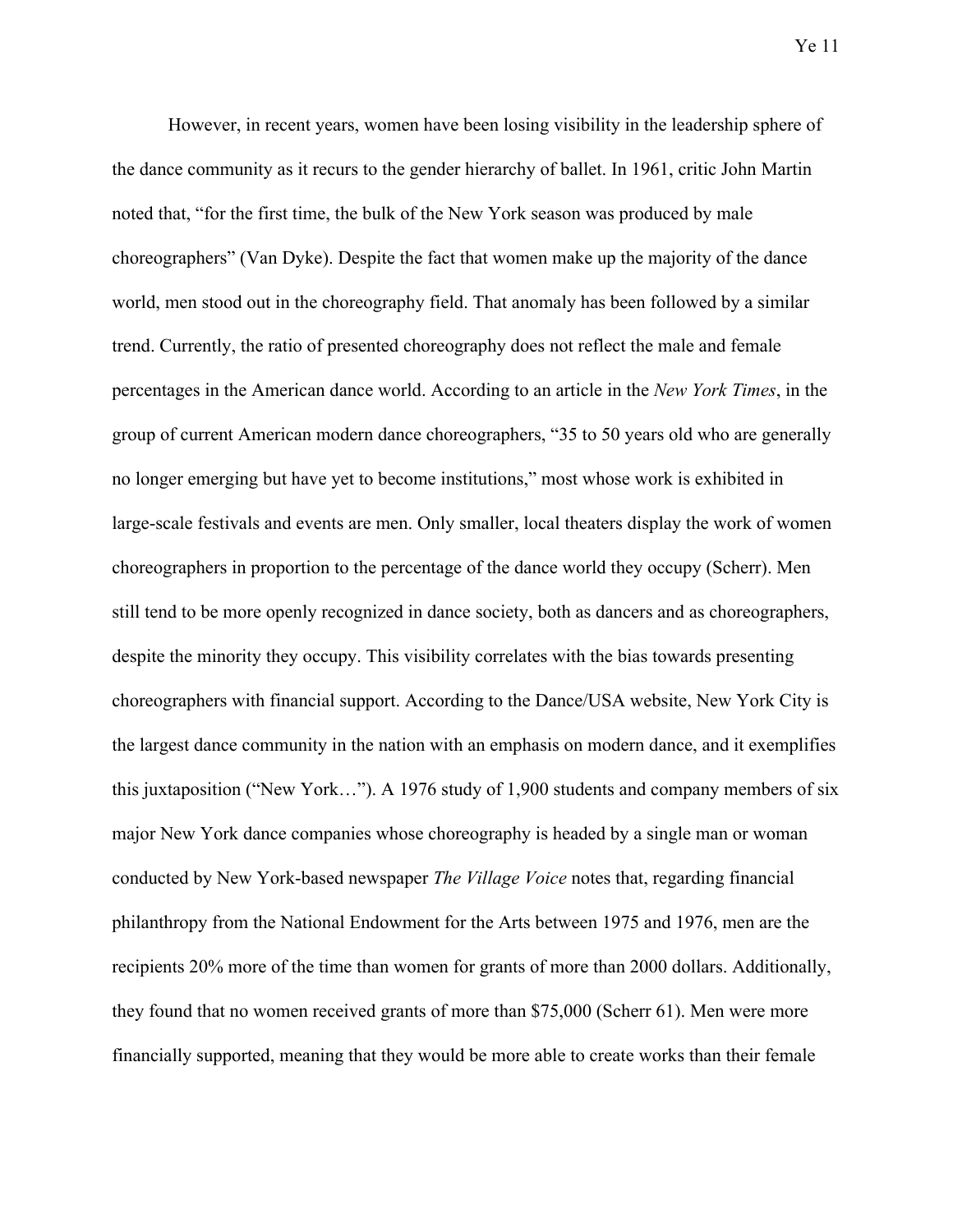counterparts, who did not receive such grants. This unequal distribution of funding aided men in occupying the positions that they held before, in classical ballet, pushing women out of the positions modern dance had introduced them to. Dance/USA's study of the top four dance communities in the nation notes that men hold a minority in the dance world ("New York…"). This minority allows men greater visibility because they stand out from the crowd. The Gender Project was co-founded by New York choreographers and dancers to create awareness of gender in the arts and to discuss career strategies for women artists. It commissioned a one-year study of New York City dance productions which found that the surveyed "25 dance theaters and festivals … produced 147 male and 85 female choreographers in the 2000-1 season, with only five of the producers presenting a majority of women" (Dunning). These results reflect the findings of the earlier *Village Voice* study, demonstrating a trend of bias in favor of the male choreographers across two and a half decades. The National Endowment of the Arts published a 1993 study which investigated seven hundred choreographers spread across New York City, Chicago, San Francisco, and Washington, D.C. It found that on average, male choreographers earned three thousand dollars more than female choreographers annually, though there was no great difference between the skill or education levels of the two groups (Netzer 59). The wage gap between male and female choreographers demonstrates a discrepancy in the American choreographing world biased in favor of men holding positions in that field. This inequality reflects and perpetrates the gender bias found in the ballet choreographer sphere of the early 1900s, showing that the equality of modern dance was unable to pervade to present-day.

In the world of classical ballet, men occupied the majority of positions as choreographers, creating the perception that the role of a woman in dance was to perform, while the role of a man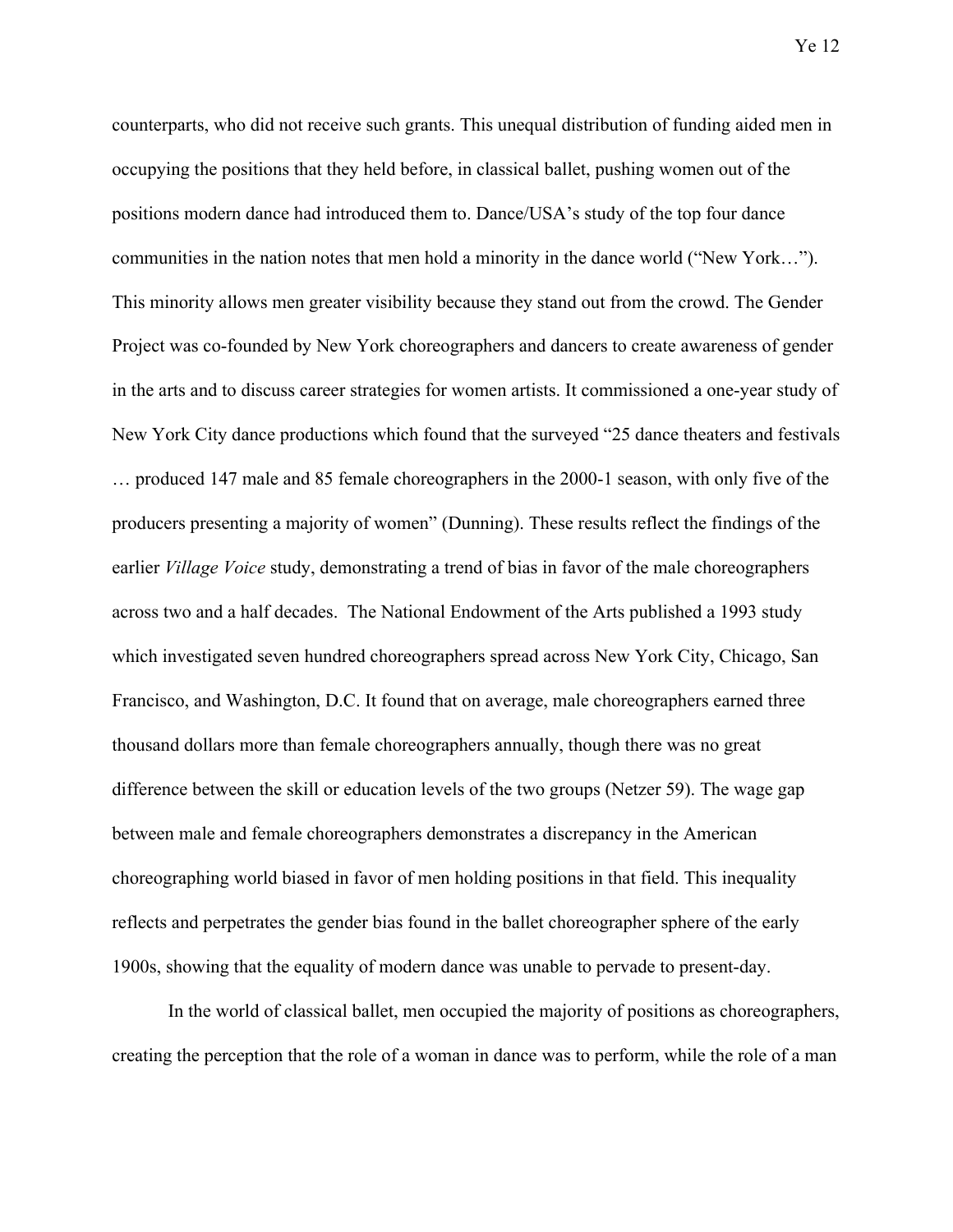was to choreograph. The developing techniques of modern dance gave women more opportunities to choreograph, which their success caused to become another acceptable role for them. However, gender-based discrimination in American dance society in recent years have seen a return to the role divisions of classical ballet.

Ultimately, the roles of men and women in the professional dance world expanded and then narrowed again through the decades. Classical ballet choreography forced performers into strict gender-based roles, placing women at the front of performances and men at the back. Through the creation of modern dance, it has become acceptable for dancers to move in different ways that highlight men rather than women. However, modern dance choreography has failed to eradicate the social expectations associated with characters that male and female dancers portray. Similarly, costumes for performers dancing the modern style lessened the strict division of genders found in ballet costuming. The costumes of ballet dancers reduced ballerinas to portraying delicate, ethereal figures while simultaneously reinforcing the strength and solidity of danseurs. The costumes of modern dancers subsequently increased the egalitarianism of the dance stage and moved performers away from blatant gender roles, allowing women to portray independent figures. Furthermore, modern dance allowed women the opportunity to hold leadership positions in dance that ballet did not, though not for long. In classical ballet, men occupied the majority of leadership positions, while women were seen as performers. Modern dance provided a source of leadership positions for women in the dance world as choreographers. Despite this, contemporary dance society favors male choreographers over female choreographers. Modern dance broadened the roles that society deemed appropriate for

Ye 13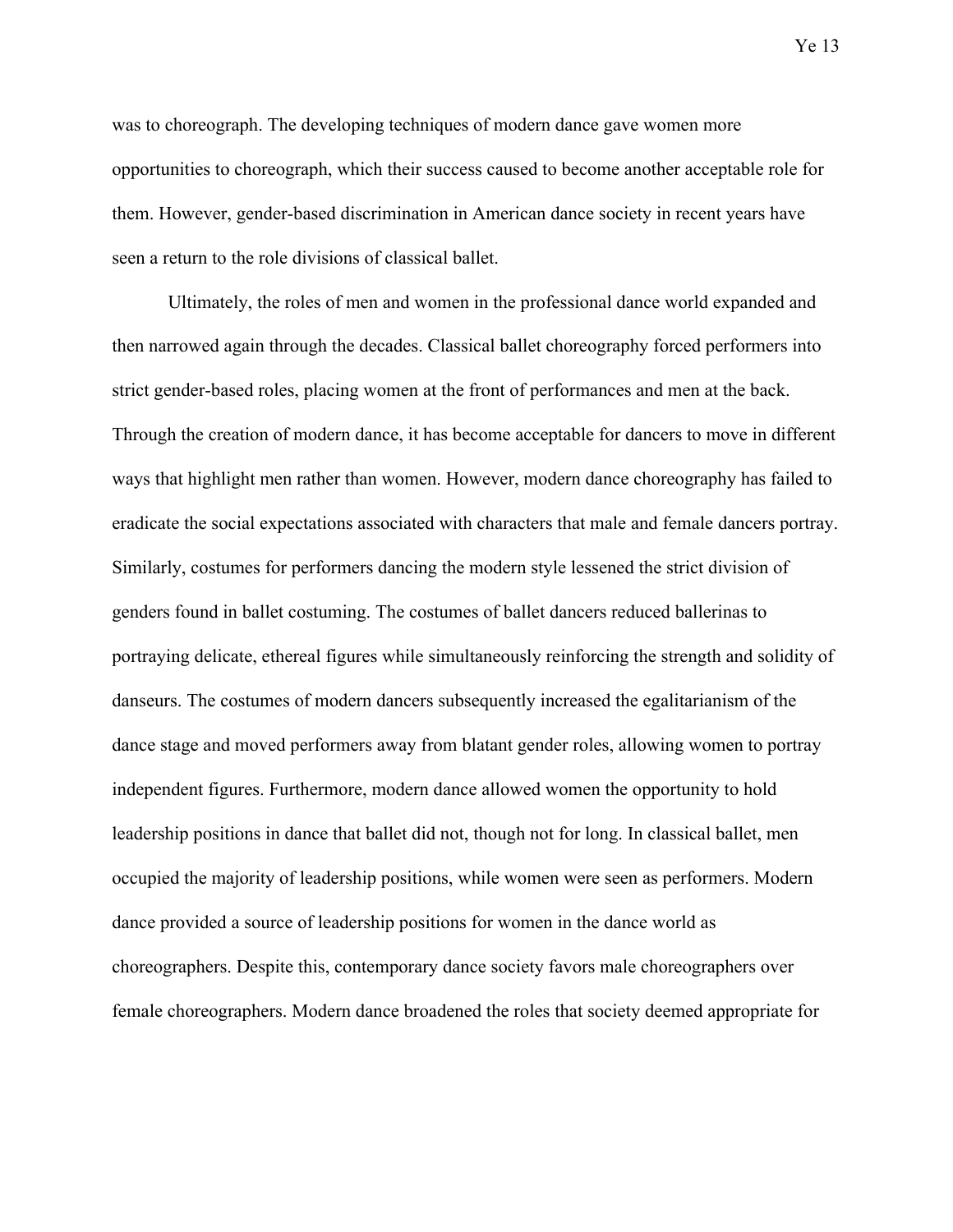men and women to hold in professional dance, but was unable to completely remove gender preconceptions and biases from the current dance community.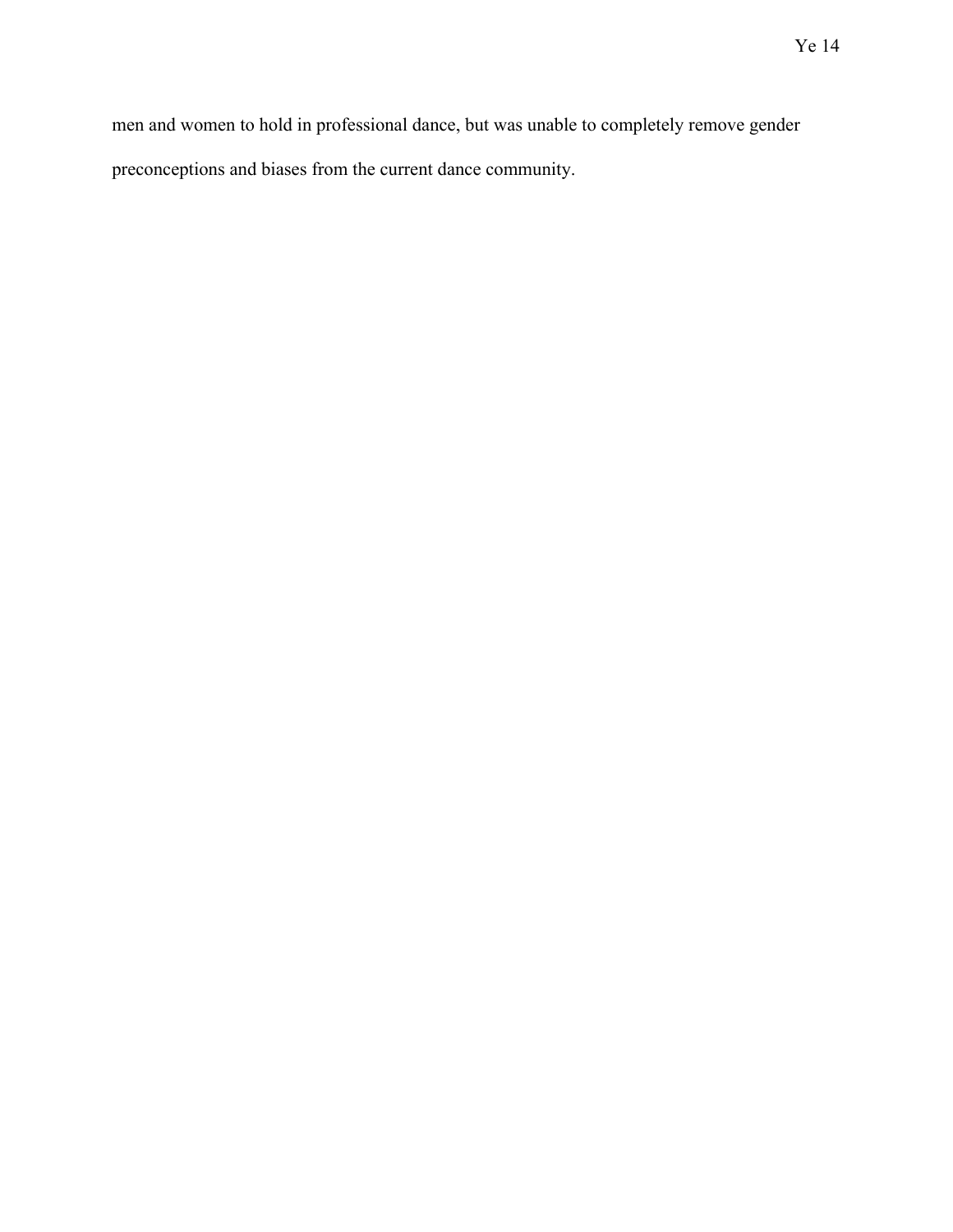### Works Cited

- Ambrosio, Nora. "Chapter Six: Modern Dance, Post-Modern Dance, and Dance-Theatre." *Learning About Dance.* Dubuque: Kendall-Hunt Publishing Company, 1994. 61-82. Web. 23 Mar. 2016.
- Basco, Sharon. "Where are the Women in Ballet?" *The Artery.* WBUR-FM Boston's NPR Radio Station. 18 Sept. 2015. Web. 7 April 2016.
- Carman, Joseph. "DANCE; In Modern Dance, Male Isn't the Weaker Sex Now." *The New York Times.* The New York Times, 14 Oct. 2001. Web. 21 Mar. 2016.
- Cushway, Diana Evans. "Changing the Dance Curriculum." *Women's Studies Quarterly* 24.3/4 (1996): 118-122. Web. 20 Jan. 2016.
- Walsh, Kristen Harris. "What is the Pointe? The Pointe Shoe as Symbol in Dance Ethnography." *Fields in Motion: Ethnography in the Worlds of Dance.* Ed. Dena Davida. Web. 5 April 2016.
- Dunning, Jennifer. "DANCE NOTES; Modern Field Out of Balance." *The New York Times.* The New York Times, 3 Sept. 2001. Web. 16 Mar. 2016.
- Donnan, Hastings and Fiona Magowan. *The Anthropology of Sex.* Berg Editorial Offices: Oxford, 2010. Web. 6 April 2016.
- Garafola, Lynn. "Where Are Ballet's Women Choreographers?" *Legacies of Twentieth-Century Dance.* Middletown: Wesleyan UP, 2005. *Google Book Search.* Web. 17 March 2016.
- Hanna, Judith Lynne. *Dance, Sex and Gender: Signs of Identity, Dominance, Defiance, and Desire.* Chicago: Chicago UP, 1998. Print.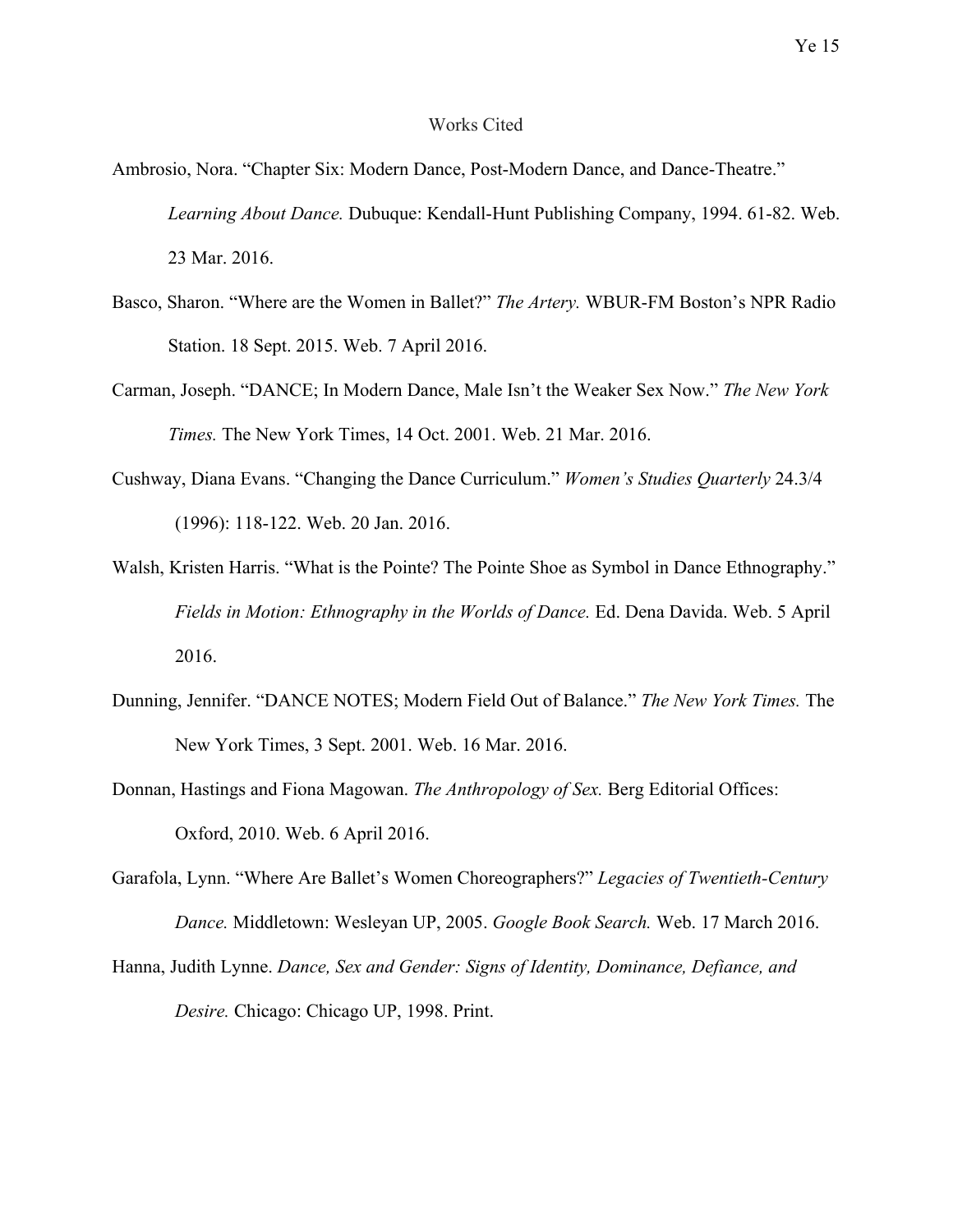- Harris, Kristen M. "An Examination of the Pointe Shoe Through Ethnographic and Gender Analysis." *Material Culture Review* 58.3 (2003), n.p. Web. 30 Mar. 2016.
- Hseih, Mason S. "Male Dancers Prominently Featured In Ballet." *The Harvard Crimson*. The Harvard Crimson. 30 Oct. 2012. Web. 22 Feb. 2016.
- Mazo, Joseph H. *Prime Movers: The Makers of Modern Dance in America.* Hightstown: Princeton Book Company, Publishers, 1977. Print.
- Netzer, Nick and Ellen Parker. *Dancemakers.* National Endowment for the Arts, Research Division, Washington, DC: Oct. 1993. Web. 23 Mar. 2016
- *Never Stand Still.* Dir. Ron Honsa. PBS, 2013. Film.
- "New York, NY (2006)." *Dance USA.* Dance USA, n.d. Web. 23 Mar. 2016.
- Perron, Wendy and Stephanie Woodard. "When a Woman Dances, Nobody Cares" *The Village Voice.* 1 March 1976. Web. 26 Feb 2016.
- "The Point of Pointe Shoes." *The Pittsburgh Ballet Theatre.* The Pittsburgh Ballet Theatre. n.d. Web. 22 Feb. 2016.
- Risner, Doug. "Gender Problems in Western Theatrical Dance: Little Girls, Big Sissies & the "Baryshnikov Complex." *International Journal of Education and the Arts* 15.10 (2014): n.p. Web. 4 Apr. 2016.
- "Ted Shawn." *Dance Heritage Coalition.* Dance Heritage Coalition, n.d. Web. 17 March 2016.
- Tomko, Linda J. *Dancing Class: gender, ethnicity, and social divides in American Dance, 1890-1920.* Bloomington: Indiana UP, 1999. Print.